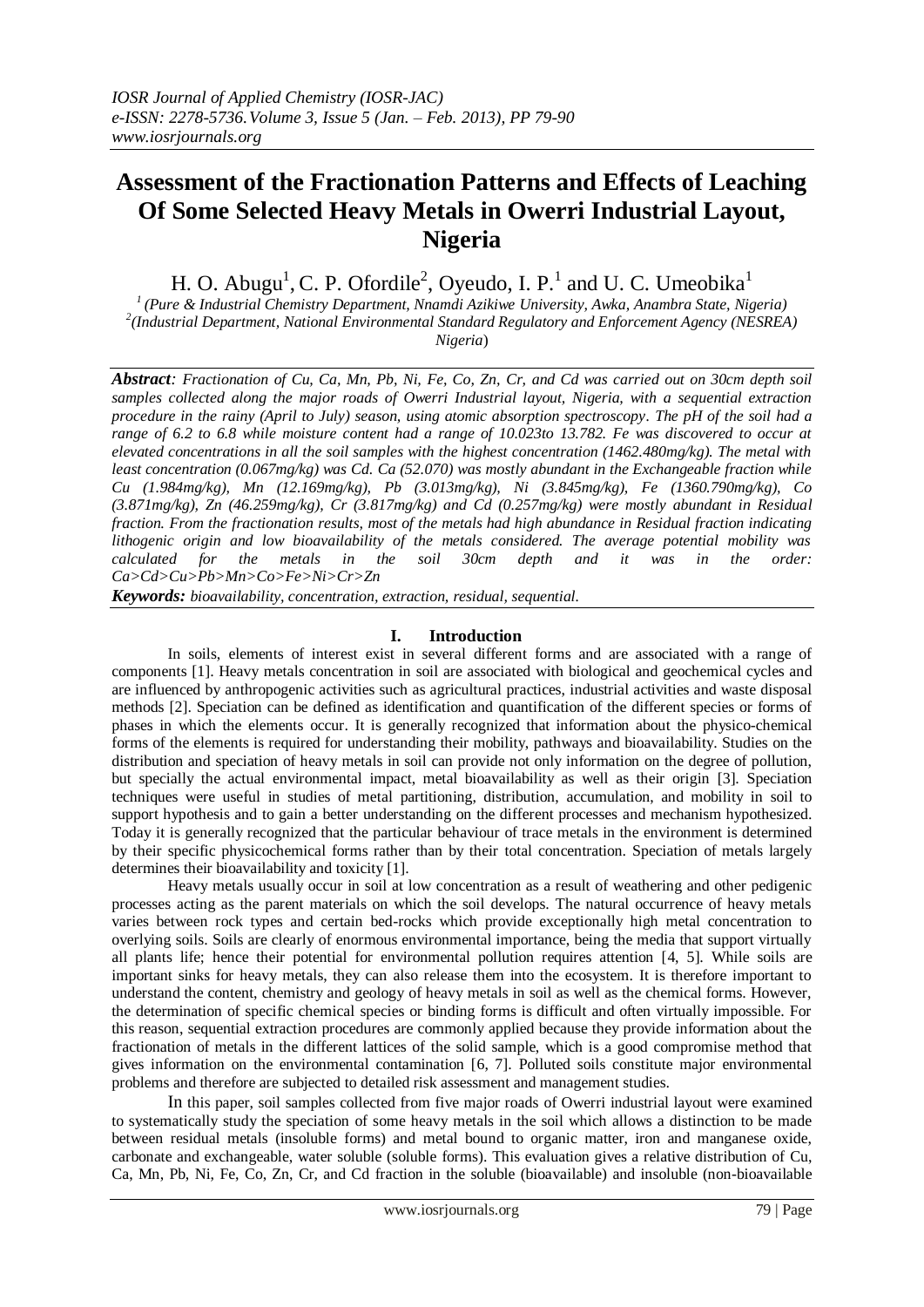form) using FAAS to assess their potential environmental impacts. This is in continuation of the recommendation made by Abugu, et al (2012) in the ''evaluation of the speciation patterns of some heavy metals along the major roads of Owerri industrial layout''

## **II. Materials And Methods**

Soil samples were collected in the vicinity of Owerri Industrial layout between April and July. The sampling site comprised of five major roads, Raycon road (road 1), Gmicord road (road 2), Coca-cola road (road 3), Modern Home Aluminum road (road 4) and Assumpta Press road (road 5) covering the whole length of the area. A total of 5 samples were collected from each road and merged to form a composite sample, a representative of each road using a plastic scoop into a polythene bag well labelled. The sampling site is surrounded by industries. A residential estate (Graceland/Egbeada Estate) is located north – east of the estate. Also to the south – east of the industrial layout is located another estate (Umuguma Housing Estate) and on the north – east is a highway (Onitsha – Owerri Road).

In the laboratory, samples were dried at room temperature and sieved through a 200mesh before analysis. Drying sediments at higher temperature was avoided to ensure that organic matter content and the metal binding properties of the sediments remained intact. Care was also taken while sieving the sediments to prevent excess loss of the fine particles. All chemicals and acids used were of Analytical Reagent Grade (ARG), and were used without further purification.

### **2.1 Procedure for Moisture Content Determination**

The moisture content of the samples was determined using the dry-weight-difference method.

### **2.2 Procedure for pH Determination**

5g of the soil sample was weighed into 250ml Beaker and 20ml of deionized water added. It was agitated for about 20minutes and allowed to equilibrate. Finally, a standardized pH meter was used to read the pH by dipping the electrode into the 250ml Beaker containing the solution.

#### **2.3 Procedure for Determination of Total Metal Content**

About 5g of the soil sample was weighed into sample rubber and 5ml of Hydrofluoric acid (HF) added. Also 10ml Aqua Regia(3:1) was added and the mixture heated over water bath for 1hour, 30minutes. Then, it was allowed to cool. The process was repeated again and 20ml boric acid was added. Thereafter, the solution was filtered and made-up to 50ml with deionized water. Finally, analysis of the extracts was carried out by Flame Atomic Absorption Spectrometry (Analyst 200).

#### **2.4 Sequential Extraction**

Sequential extraction protocol for analysis of heavy metal speciation in soil and sediments (modified from Tessier et al., 1979) were used to establish the association of the total concentration of the metals in the soil samples with their contents in the water soluble, exchangeable, carbonate, reducible (Fe/Mn oxide), oxidisable (organic and sulfide bound) and residual fraction [8].

### **III. Results And Discussion**

The moisture contents and the pH of the various soil samples collected from the five major roads are as shown below (Table 1). The pH of the soil is an important parameter that directly influences mineral mobility. The soil pH of the sampling sites varied on the average from 6.2 to 6.8 in water indicating of slight acidity to neutrality. The moisture contents fell within the range of 10.023% to 13.782%. Looking at table 1, it showed that sample RY1 – RY5 had relatively high values of moisture contents indicating that the samples were collected during the rainy season and as well 30cm depth from soil surface.

| radio 1. I credinage moistare comein and the pri or the boll bar |                    |     |  |  |  |  |  |  |
|------------------------------------------------------------------|--------------------|-----|--|--|--|--|--|--|
| Sample code                                                      | % Moisture Content | pΗ  |  |  |  |  |  |  |
| R1Y                                                              | 13.782             | 6.2 |  |  |  |  |  |  |
| R2Y                                                              | 12.280             | 6.3 |  |  |  |  |  |  |
| R3Y                                                              | 11.289             | 6.8 |  |  |  |  |  |  |
| R4Y                                                              | 11.785             | 6.5 |  |  |  |  |  |  |
| R5Y                                                              | 10.023             |     |  |  |  |  |  |  |

Table 1: Percentage Moisture Content and the pH of the Soil Samples.

NOTE: R is refer to as road were the sample was collected, Numbers 1 – 5 represent the road numbers, and Y represent the soil sample 30cm depth.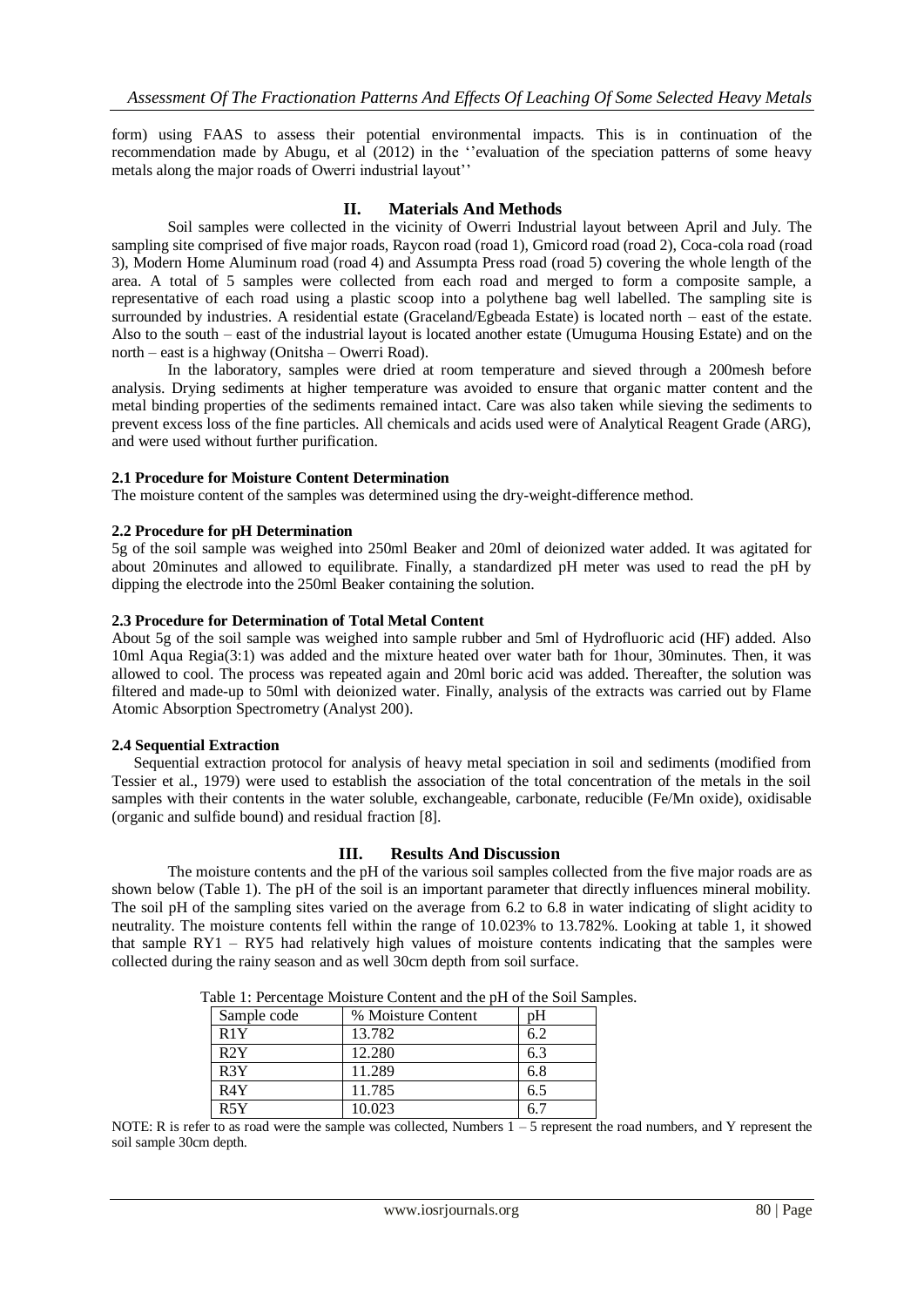|       | Table 2: Total Metal Concentration for Soil Social Depth (mg/kg). |                |             |            |            |             |            |            |            |                |        |       |
|-------|-------------------------------------------------------------------|----------------|-------------|------------|------------|-------------|------------|------------|------------|----------------|--------|-------|
| Samp  | Cu                                                                | Ca             | Mn          | Pb         | Ni         | Fe          | Co         | Zn         | Cr         | C <sub>d</sub> | Total  | Mean  |
| le    |                                                                   |                |             |            |            |             |            |            |            |                |        |       |
| code  |                                                                   |                |             |            |            |             |            |            |            |                |        |       |
| RY1   | 0.566                                                             | 1.250          | 5.220       | 1.432      | 1.528      | 6.300       | 1.192      | 2.911      | 1.890      | 0.092          | 22.381 | 2.238 |
|       | $\pm 0.00$                                                        | $\pm 0.00$     | $\pm 0.000$ | $\pm 0.01$ | $\pm 0.00$ | $\pm 0.012$ | $\pm 0.05$ | $\pm 0.01$ | $\pm 0.00$ | $\pm 0.00$     |        |       |
|       | 2                                                                 | $\overline{4}$ |             | 1          | 5          |             | 1          | 3          | 9          | $\Omega$       |        |       |
| RY2   | 0.374                                                             | 0.634          | 4.037       | 2.111      | 1.396      | 830.28      | 1.172      | 1.487      | 1.348      | 0.148          | 842.84 | 84.29 |
|       | $\pm 0.00$                                                        | $\pm 0.01$     | $\pm 0.059$ | $\pm 1.12$ | $\pm 0.02$ | $\Omega$    | $\pm 0.02$ | $\pm 0.05$ | $\pm 0.03$ | $\pm 0.00$     | 7      | 9     |
|       | 4                                                                 | 9              |             | 8          | 2          | $\pm 0.069$ | 9          | 4          | 3          | 3              |        |       |
| RY3   | 0.811                                                             | 0.306          | 16.291      | 2.709      | 1.685      | 1450.3      | 1.399      | 3.423      | 4.326      | 0.164          | 1481.4 | 148.1 |
|       | $\pm 0.00$                                                        | $\pm 0.00$     | $\pm 0.031$ | $\pm 0.74$ | $\pm 0.00$ | 60          | $\pm 0.00$ | $\pm 0.00$ | $\pm 0.00$ | $\pm 0.01$     | 74     | 47    |
|       | 4                                                                 | 7              |             | 9          | 2          | $\pm 0.003$ | 5          | 8          | 4          | 1              |        |       |
| RY4   | 0.846                                                             | 0.285          | 4.578       | 1.558      | 1.526      | 1462.4      | 1.254      | 3.069      | 3.759      | 0.158          | 1479.5 | 147.9 |
|       | $\pm 0.00$                                                        | $\pm 0.01$     | $\pm 0.054$ | $\pm 0.03$ | $\pm 0.02$ | 80          | $\pm 0.01$ | $\pm 0.00$ | $\pm 0.00$ | $\pm 0.00$     | 16     | 52    |
|       | $\overline{c}$                                                    | 5              |             | 1          | 7          | $\pm 0.162$ | 8          |            | 4          | 4              |        |       |
| RY5   | 0.744                                                             | 0.910          | 5.330       | 1.308      | 0.492      | 6.321       | 1.247      | 2.621      | 3.111      | 0.160          | 22.244 | 2.224 |
|       | $\pm 0.00$                                                        | $\pm 0.01$     | $\pm 0.005$ | $\pm 0.00$ | $\pm 0.05$ | $\pm 0.031$ | $\pm 0.01$ | $\pm 0.00$ | $\pm 0.00$ | $\pm 0.00$     |        |       |
|       |                                                                   | 1              |             |            | 1          |             | 8          | 2          | 1          | $\overline{4}$ |        |       |
| Total | 3.344                                                             | 3.389          | 35.456      | 9.118      | 6.627      | 3755.7      | 6.264      | 13.51      | 14.43      | 0.722          | 3848.6 |       |
|       |                                                                   |                |             |            |            | 41          |            |            | 4          |                | 02     |       |
| Mean  | 0.669                                                             | 0.677          | 7.091       | 1.824      | 1.325      | 751.14      | 1.253      | 2.702      | 2.887      | 0.144          | 769.72 |       |
|       |                                                                   |                |             |            |            | 8           |            |            |            |                |        |       |

**Table 2: Total Metal Concentration for Soil 30cm Depth (mg/kg).**

The FAAS (Analyst 200) analysis result of the soil samples 30cm depth are as tabulated (Table 2) and shown statistically in figure 1. It was observed that Fe had the maximum concentration (6.300mg/kg, 830.280mg/kg, 1450.350mg/kg, 1462.480mg/kg, and 6.321mg/kg in samples RY1, RY2, RY3, RY4 and RY5 respectively), Cd had the least concentration (0.092mg/kg, 0.148mg/kg, 0.164mg/kg, 0.158mg/kg and 0.160mg/kg in RY1, RY2, RY3, RY4 and RY5 respectively also). The observed trends in the various samples are as follows: Fe > Mn > Zn  $> Cr > Ni > Pb > Ca > Co > Cu > Cd$  for sample RY1, Fe  $> Mn > Pb > Zn > Ni > Cr > Co > Ca > Cu > Cd$  for sample RY2, Fe > Mn > Cr > Zn > Pb > Ni > Co > Cu > Ca > Cd for sample RY3 while Fe > Mn > Cr > Zn >  $Pb > Ni > Co > Cu > Ca > Cd$  and  $Fe > Mn > Cr > Zn > Pb > Co > Ca > Cu > Ni > Cd$  are for RY4 and RY5 respectively. The observed trend in the metal mean concentrations of the various soil samples 30cm depth was  $Fe > Mn > Cr > Zn > Pb > Ni > Co > Ca > Cu > Cd.$ 



 **Figure 1: Total Metal Concentration for Soil 30cm Depth.** 

Figure 1 shows the mean metal concentrations with Fe having the most elevated concentration in almost all the soil sample and Ca being the next with Cd having the least concentration in almost all the soil samples.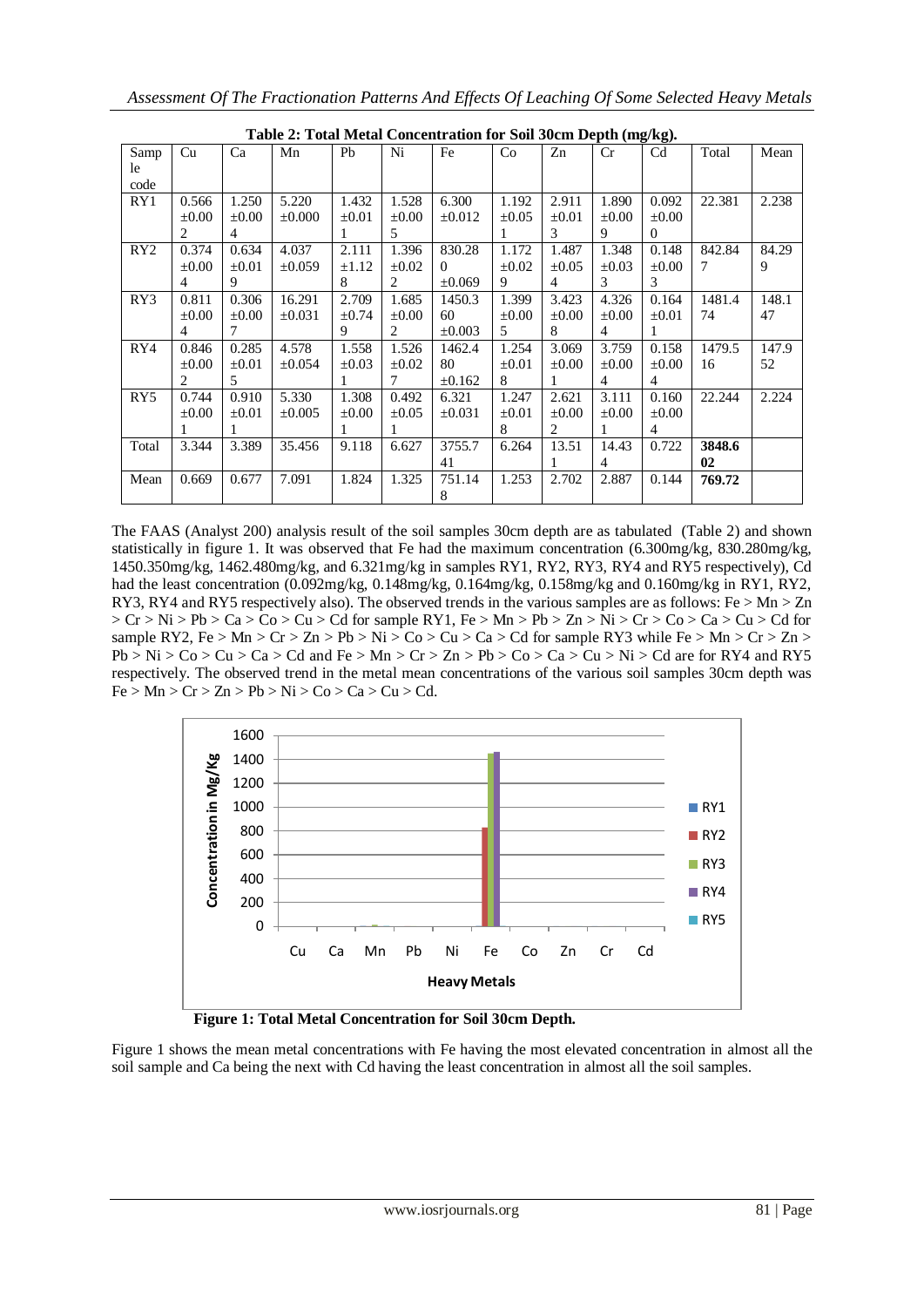|                 | <b>Table 3: Percentage Total Metal Concentration 30cm Depth</b> |       |        |       |       |        |       |        |        |                |  |  |  |
|-----------------|-----------------------------------------------------------------|-------|--------|-------|-------|--------|-------|--------|--------|----------------|--|--|--|
| Sample          | Cu                                                              | Ca    | Mn     | Pb    | Ni    | Fe     | Co    | Zn     | Cr     | C <sub>d</sub> |  |  |  |
| code            |                                                                 |       |        |       |       |        |       |        |        |                |  |  |  |
| RY1             | 2.529                                                           | 5.585 | 23.323 | 6.398 | 6.827 | 28.149 | 5.326 | 13.007 | 8.445  | 0.411          |  |  |  |
| RY2             | 0.044                                                           | 0.075 | 0.479  | 0.250 | 0.166 | 98.493 | 0.139 | 0.176  | 0.160  | 0.018          |  |  |  |
| RY3             | 0.055                                                           | 0.021 | 1.100  | 0.183 | 0.114 | 97.900 | 0.094 | 0.231  | 0.292  | 0.011          |  |  |  |
| RY4             | 0.057                                                           | 0.019 | 0.309  | 0.105 | 0.103 | 98.849 | 0.085 | 0.207  | 0.254  | 0.011          |  |  |  |
| RY <sub>5</sub> | 3.345                                                           | 4.046 | 23.962 | 5.880 | 2.212 | 28.417 | 5.606 | 11.783 | 13.986 | 0.719          |  |  |  |

**Ta**ble 3: Percentage Total Metal Concentration 30cm Depth



Figure 2: Percentage Total Metal Concentration of Soil 30cm Depth

The fractional concentration of Cu in the soil 30cm depth is as presented in table 4. Here much of the copper was associated with the residual fraction (F6) with a mean value of 0.387mg/kg. Cu was not detected in samples RY3 and RY4 at the water soluble fraction. The observed trend in the range of concentration of copper was F6 >  $F2 > F5 > F3 > F4 > F1$ . The %BAF of Cu in all the samples followed the trend RY1 > RY4 > RY5 > RY2 > RY3. The mean %BAF is 37.281 and so was generally low for most of the samples.

| Sample          | F1          | F2          | F <sub>3</sub> | F4          | F5          | F6          | Total | Mean  | <b>BAF</b> | %BAF    |
|-----------------|-------------|-------------|----------------|-------------|-------------|-------------|-------|-------|------------|---------|
| code            |             |             |                |             |             |             |       |       |            |         |
| RY1             | 0.011       | 0.081       | 0.180          | 0.099       | 0.136       | 0.212       | 0.719 | 0.090 | 0.272      | 50.464  |
|                 | ±0.001      | $\pm 0.001$ | $\pm 0.000$    | $\pm 0.003$ | $\pm 0.004$ | $\pm 0.002$ |       |       |            |         |
| RY2             | 0.001       | 0.096       | 0.137          | 0.082       | 0.144       | 0.382       | 0.842 | 0.140 | 0.234      | 27.791  |
|                 | $\pm 0.003$ | $\pm 0.000$ | $\pm 0.000$    | $\pm 0.002$ | $\pm 0.001$ | $\pm 0.093$ |       |       |            |         |
| RY3             | ND          | 0.050       | 0.120          | 0.078       | 0.225       | 0.648       | 1.121 | 0.187 | 0.170      | 15.165  |
|                 |             | $\pm 0.004$ | $\pm 0.000$    | $\pm 0.003$ | $\pm 0.001$ | $\pm 0.003$ |       |       |            |         |
| RY4             | ND          | 0.407       | 0.128          | 0.045       | 0.117       | 0.360       | 1.057 | 0.176 | 0.535      | 50.615  |
|                 |             | $\pm 0.003$ | $\pm 0.000$    | $\pm 0.000$ | $\pm 0.001$ | $\pm 0.003$ |       |       |            |         |
| RY <sub>5</sub> | 0.029       | 0.550       | 0.151          | 0.110       | 0.550       | 0.333       | 1.723 | 0.287 | 0.730      | 42.368  |
|                 | $\pm 0.001$ | $\pm 0.000$ | $\pm 0.002$    | $\pm 0.003$ | $\pm 0.005$ | $\pm 0.008$ |       |       |            |         |
| Total           | 0.041       | 1.184       | 0.716          | 0.414       | 1.172       | 1.935       | 5.462 | 0.910 | 1.941      | 186.403 |
| Mean            | 0.008       | 0.237       | 0.143          | 0.083       | 0.234       | 0.387       | 1.092 | 0.182 | 0.388      | 37.281  |

Table 4: Fractional Concentration of Cu in the Various Soils 30cm Depth (mg/kg).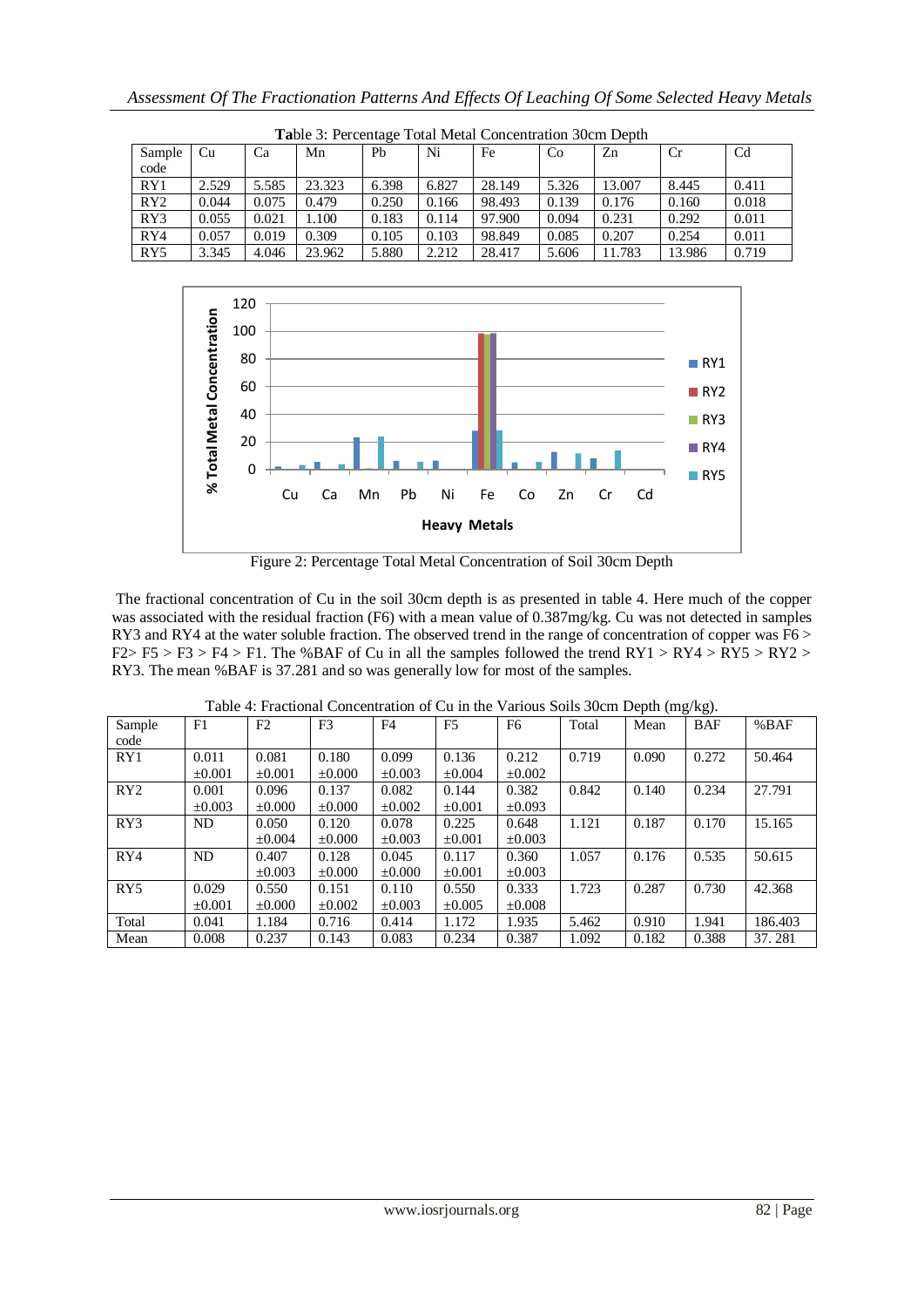

Figure 3: Fractional Concentration of Cu in the Various Soils 30cm Depth (mg/kg). Represented in table 5 is the fractional concentration of Ca in soil sample 30cm depth. Sample RY2 had the highest concentration of Ca (18.900mg/kg) in the fraction and the least was recorded in sample RY3 (0.008mg/kg) in the carbonate fraction though undetectable in sample RY4 at the carbonate bound fraction and so also it is in samples RY3 and RY4 at the oxidizable fraction.

| Sample          | F1          | F2          | F <sub>3</sub> | F4          | F <sub>5</sub> | F <sub>6</sub> | Total   | Mean   | <b>BAF</b> | %BAF    |
|-----------------|-------------|-------------|----------------|-------------|----------------|----------------|---------|--------|------------|---------|
| code            |             |             |                |             |                |                |         |        |            |         |
| RY1             | 6.770       | 7.880       | 0.222          | 1.268       | 0.923          | 0.322          | 17.385  | 2.898  | 14.872     | 85.545  |
|                 | $\pm 0.046$ | $\pm 0.019$ | $\pm 0.032$    | $\pm 0.081$ | $\pm 0.004$    | $\pm 0.002$    |         |        |            |         |
| RY2             | 9.382       | 10.857      | 1.172          | 2.442       | 0.579          | 0.250          | 24.682  | 4.114  | 21.411     | 86.747  |
|                 | $\pm 0.295$ | $\pm 0.084$ | $\pm 0.016$    | $\pm 0.059$ | $\pm 0.006$    | $\pm 0.026$    |         |        |            |         |
| RY3             | 4.599       | 18.900      | 0.008          | 0.309       | ND             | 0.338          | 24.154  | 4.026  | 23.507     | 97.321  |
|                 | $\pm 0.052$ | $\pm 0.085$ | $\pm 0.008$    | $\pm 0.012$ |                | $\pm 0.008$    |         |        |            |         |
| RY4             | 12.096      | 5.212       | ND             | 0.905       | ND             | 0.326          | 18.539  | 3.090  | 17.308     | 93.360  |
|                 | $\pm 0.058$ | $\pm 0.080$ |                | $\pm 0.009$ |                | $\pm 0.019$    |         |        |            |         |
| RY <sub>5</sub> | 8.966       | 9.221       | 0.962          | 0.668       | 0.323          | 0.216          | 20.356  | 3.393  | 19.149     | 94.071  |
|                 | $\pm 0.049$ | $\pm 0.088$ | $\pm 0.001$    | $\pm 0.006$ | $\pm 0.021$    | $\pm 0.019$    |         |        |            |         |
| Total           | 41.813      | 52.070      | 2.364          | 5.592       | 1.825          | 1.452          | 105.116 | 17.519 | 96.247     | 457.044 |
| Mean            | 8.363       | 10.414      | 0.473          | 1.118       | 0.365          | 0.290          | 21.023  | 3.504  | 19.250     | 91.409  |

Table 5: Fractional Concentration of Ca in the Various Soils 30cm Depth (mg/kg).



Figure 4: Fractional Concentration of Ca in the Various Soils 30cm Depth (mg/kg).

The exchangeable fraction recorded the meanest value (10.414mg/kg) and the residual fraction had the least (0.290mg/kg). The observed trend in the mean concentration of Ca in the various fractions was  $F2 > F1 > F4 >$ F4 > F5 > F6. From the table, it can be observed that the %BAF of all samples are very high and so we can infer that Ca is very bioavailable in the studied area. This is also supported by the low values recorded in the residual fractions (F6) of Ca. Figure 4 shows that Ca fractionated more in the water soluble and the exchangeable fractions (F1 and F2).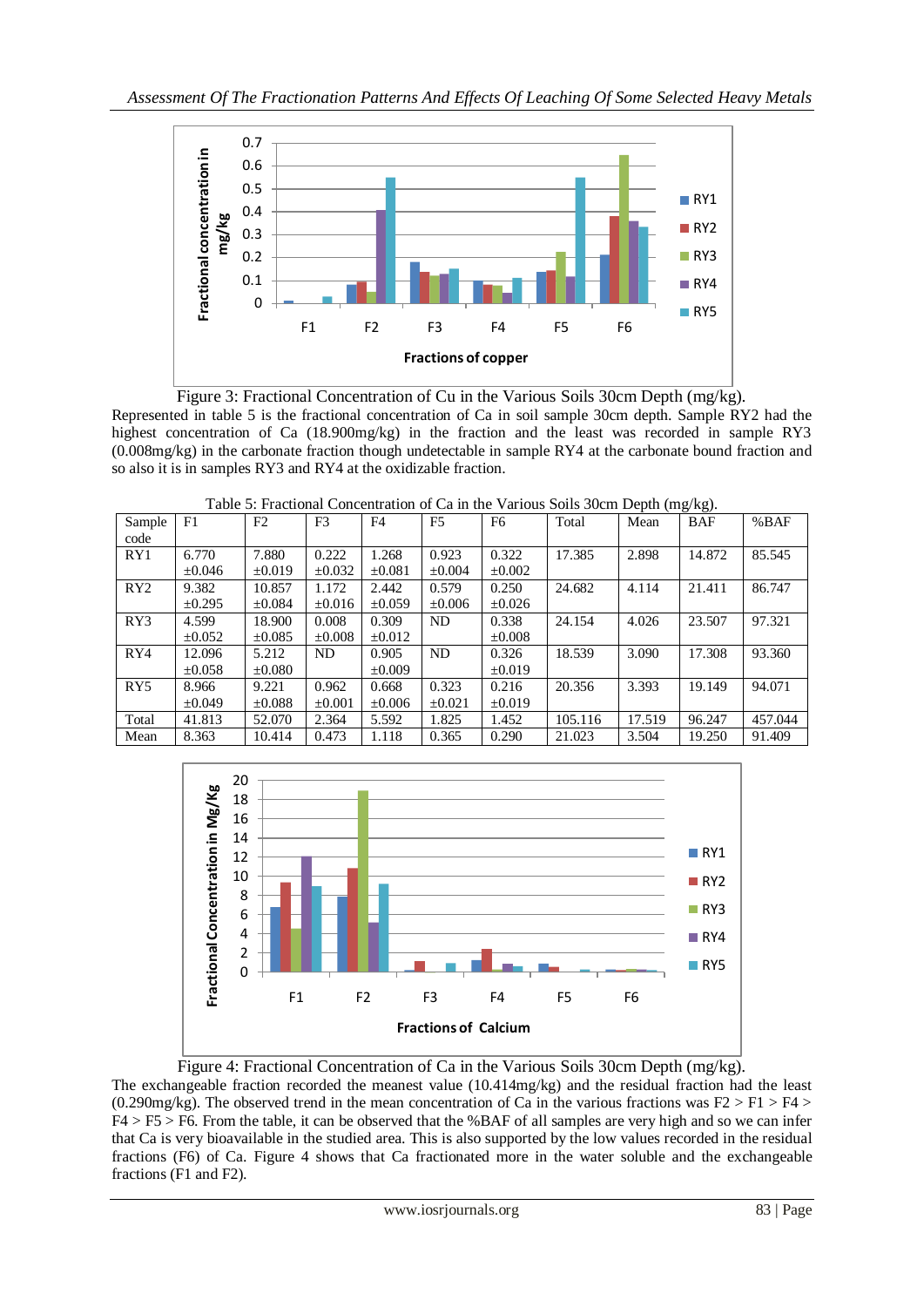|        |             |                | Lable 0. Fractional Concentration of Mill in the Various Sons Jocht Depth (hig/kg). |             |                |                |        |       |            |         |
|--------|-------------|----------------|-------------------------------------------------------------------------------------|-------------|----------------|----------------|--------|-------|------------|---------|
| Sample | F1          | F <sub>2</sub> | F <sub>3</sub>                                                                      | F4          | F <sub>5</sub> | F <sub>6</sub> | Total  | Mean  | <b>BAF</b> | %BAF    |
| code   |             |                |                                                                                     |             |                |                |        |       |            |         |
| RY1    | 0.121       | 0.819          | 0.925                                                                               | 1.321       | 1.668          | 2.661          | 7.515  | 1.253 | 1.865      | 24.817  |
|        | $\pm 0.012$ | $\pm 0.010$    | $\pm 0.003$                                                                         | $\pm 0.008$ | $\pm 0.012$    | $\pm 0.006$    |        |       |            |         |
| RY2    | 0.153       | 0.589          | 0.966                                                                               | 0.937       | 1.012          | 1.653          | 5.310  | 0.885 | 1.708      | 32.166  |
|        | $\pm 0.009$ | $\pm 0.011$    | $\pm 0.019$                                                                         | $\pm 0.012$ | $\pm 0.033$    | $\pm 0.038$    |        |       |            |         |
| RY3    | 0.262       | 0.416          | 1.018                                                                               | 1.214       | 1.176          | 2.826          | 6.912  | 1.152 | 1.696      | 24.537  |
|        | $\pm 0.001$ | $\pm 0.010$    | $\pm 0.017$                                                                         | ±0.011      | $\pm 0.100$    | $\pm 0.036$    |        |       |            |         |
| RY4    | 0.120       | 1.976          | 0.669                                                                               | 0.677       | 0.911          | 2.718          | 7.071  | 1.179 | 2.765      | 39.103  |
|        | $\pm 0.003$ | $\pm 0.027$    | $\pm 0.017$                                                                         | $\pm 0.022$ | $\pm 0.003$    | $\pm 0.064$    |        |       |            |         |
| RY5    | 0.216       | 1.233          | 0.923                                                                               | 1.102       | 0.988          | 2.311          | 6.773  | 1.129 | 2.372      | 35.021  |
|        | $\pm 0.016$ | $\pm 0.012$    | $\pm 0.031$                                                                         | $\pm 0.021$ | $\pm 0.023$    | $\pm 0.003$    |        |       |            |         |
| Total  | 0.872       | 5.033          | 4.501                                                                               | 5.251       | 5.755          | 12.169         | 33.591 | 5.597 | 10.406     | 155.644 |
| Mean   | 0.174       | 1.007          | 0.900                                                                               | 1.050       | 1.151          | 2.434          | 6.716  | 1.119 | 2.081      | 31.129  |





Figure 5: Fractional Concentration of Mn in the Various Soils 30cm Depth (mg/kg).

The fractional concentration of Mn showed that Mn concentration was most in the residual fraction with a mean value of 2.434mg/kg, and least in the water soluble fraction (0.174mg/kg). The observed trend in the mean concentration of Mn in the various fractions is  $F6 > F5 > F4 > F2 > F3 > F1$  (Table 6). Also the observed trend in the %BAF of the samples is  $RY4 > RY5 > RY2 > RY1 > RY3$ . We can infer that the Mn in the studied area fractionated more in the residual and so are from geochemical sources.

| Sample code     | F1        | F2          | F <sub>3</sub> | F4          | F <sub>5</sub> | F6          | Total | - 11<br>Mean | $\sigma$ $\sigma$<br><b>BAF</b> | %BAF    |
|-----------------|-----------|-------------|----------------|-------------|----------------|-------------|-------|--------------|---------------------------------|---------|
| RY1             | <b>ND</b> | 0.042       | 0.204          | ND          | ND             | 0.802       | 1.048 | 0.175        | 0.246                           | 23.473  |
|                 |           | $\pm 0.002$ | $\pm 0.014$    |             |                | $\pm 0.066$ |       |              |                                 |         |
| RY2             | ND        | ND          | 0.048          | ND.         | ND             | 0.265       | 0.313 | 0.052        | 0.048                           | 15.335  |
|                 |           |             | $\pm 0.019$    |             |                | $\pm 0.008$ |       |              |                                 |         |
| RY3             | ND        | ND          | 0.178          | ND          | ND             | 0.756       | 0.934 | 0.156        | 0.178                           | 19.058  |
|                 |           |             | $\pm 0.006$    |             |                | $\pm 0.029$ |       |              |                                 |         |
| RY4             | ND        | 0.804       | 0.208          | ND.         | ND             | 0.667       | 1.679 | 0.280        | 1.012                           | 60.274  |
|                 |           | $\pm 0.002$ | $\pm 0.034$    |             |                | $\pm 0.018$ |       |              |                                 |         |
| RY <sub>5</sub> | ND        | 0.542       | 0.062          | 0.006       | ND             | 0.523       | 1.133 | 0.189        | 0.604                           | 53.310  |
|                 |           | $\pm 0.011$ | $\pm 0.008$    | $\pm 0.002$ |                | $\pm 0.016$ |       |              |                                 |         |
| Total           | 0.000     | 1.388       | 0.700          | 0.006       | 0.000          | 3.013       | 5.107 | 0.851        | 2.088                           | 171.423 |
| Mean            | 0.000     | 0.278       | 0.140          | 0.001       | 0.000          | 0.603       | 1.022 | 0.170        | 6.418                           | 34.285  |

Table 7: Fractional Concentration of Pb in the Various Soils 30cm Depth (mg/kg).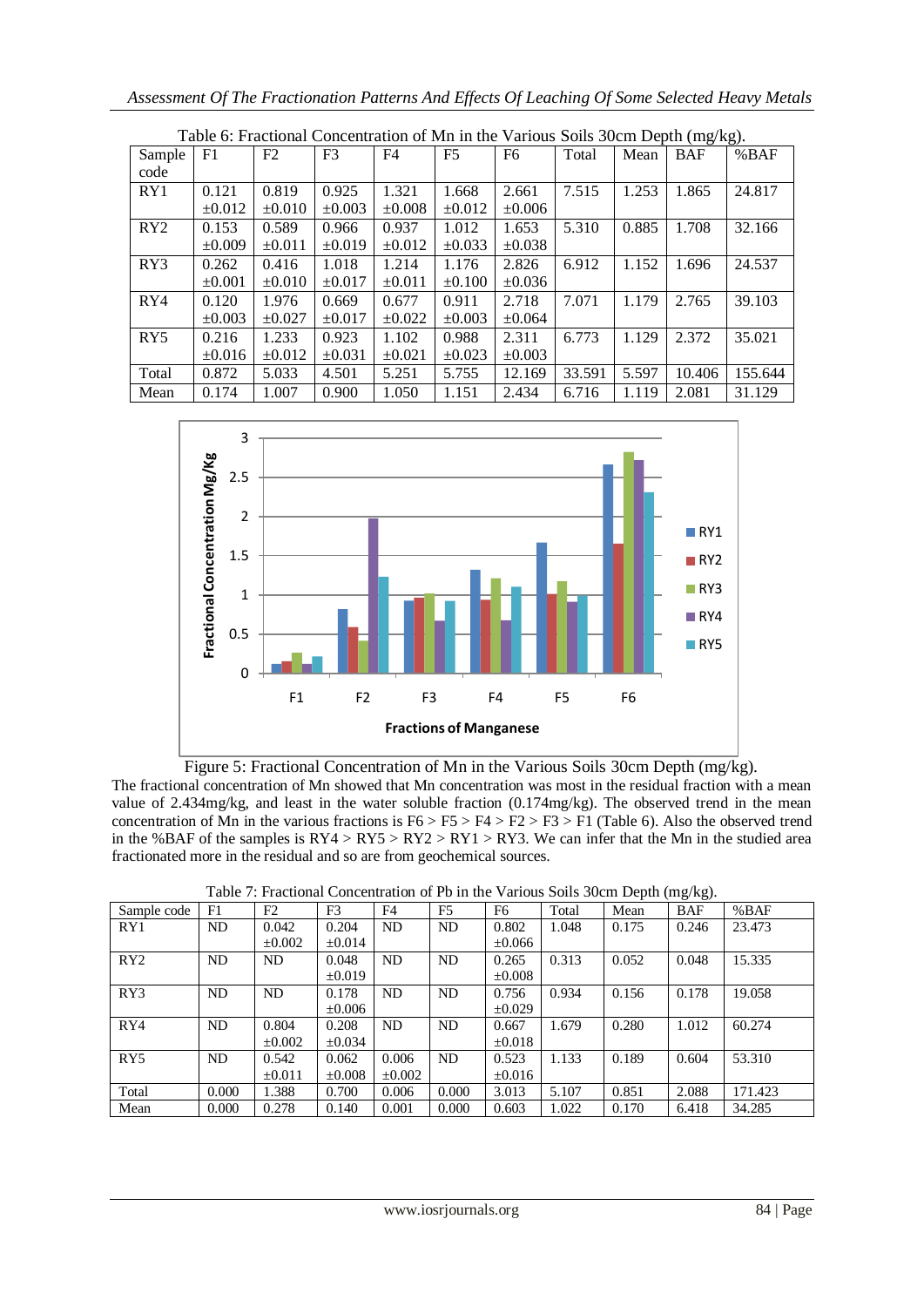

Figure 6: Fractional Concentration of Pb in the Various Soils 30cm Depth (mg/kg).

Table 7 showed that Pb was undetectable in the water soluble and the oxidisable fraction in all the samples. It was also undetectable in the reducible fraction except in sample RY5. The residual fraction had the meanest concentration of Pb (0.603mg/kg) and the least in reducible fraction (0.001mg/kg). The observed trend was F6  $>$  $F2 > F3 > F4 > F5 > F1$ . This suggests that most Pb in the studied area is from geochemical sources. The bioavailability of Pb is generally low except for sample RY4 and RY5 were the %BAF is slightly above 50%.

| Sample          | F1          | F2            | F <sub>3</sub> | F <sub>4</sub> | F <sub>5</sub> | F <sub>6</sub> | Total  | Mean  | <b>BAF</b> | %BAF    |
|-----------------|-------------|---------------|----------------|----------------|----------------|----------------|--------|-------|------------|---------|
| code            |             |               |                |                |                |                |        |       |            |         |
| RY1             | 0.043       | 0.136         | 0.418          | 1.989          | 0.609          | 0.638          | 3.833  | 0.639 | 0.597      | 15.575  |
|                 | $\pm 0.003$ | $\pm 0.006$   | $\pm 0.004$    | $\pm 0.003$    | $\pm 0.006$    | $\pm 0.005$    |        |       |            |         |
| RY2             | 0.037       | 0.115         | 0.206          | 0.035          | 0.057          | 0.642          | 1.092  | 0.182 | 0.358      | 32.784  |
|                 | $\pm 0.001$ | $\pm 0.008$   | $\pm 0.003$    | $\pm 0.006$    | $\pm 0.002$    | $\pm 0.013$    |        |       |            |         |
| RY3             | 0.018       | 0.094         | 0.210          | 0.045          | 0.070          | 0.982          | 1.419  | 0.237 | 0.322      | 22.692  |
|                 | $\pm 0.001$ | $\pm 0.002$   | $\pm 0.005$    | $\pm 0.001$    | $\pm 0.003$    | ±0.011         |        |       |            |         |
| RY4             | 0.033       | 0.507         | 0.218          | 0.020          | 0.069          | 0.859          | 1.706  | 0.284 | 0.758      | 44.431  |
|                 | $\pm 0.008$ | $\pm 0.006 +$ | $\pm 0.009$    | $\pm 0.000$    | $\pm 0.000$    | ±0.011         |        |       |            |         |
| RY <sub>5</sub> | 0.039       | 0.124         | 0.328          | 0.309          | 0.810          | 0.724          | 2.334  | 0.389 | 0.491      | 21.037  |
|                 | $\pm 0.001$ | $\pm 0.009$   | $\pm 0.008$    | $\pm 0.003$    | $\pm 0.008$    | $\pm 0.005$    |        |       |            |         |
| Total           | 0.170       | 0.976         | 1.380          | 2.398          | 1.615          | 3.845          | 10.384 | 1.731 | 2.526      | 136.519 |
| Mean            | 0.034       | 0.195         | 0.276          | 0.480          | 0.323          | 0.769          | 2.077  | 0.346 | 0.505      | 27.304  |

Table 8: Fractional Concentration of Ni in the Various Soils 30cm Depth (mg/kg).



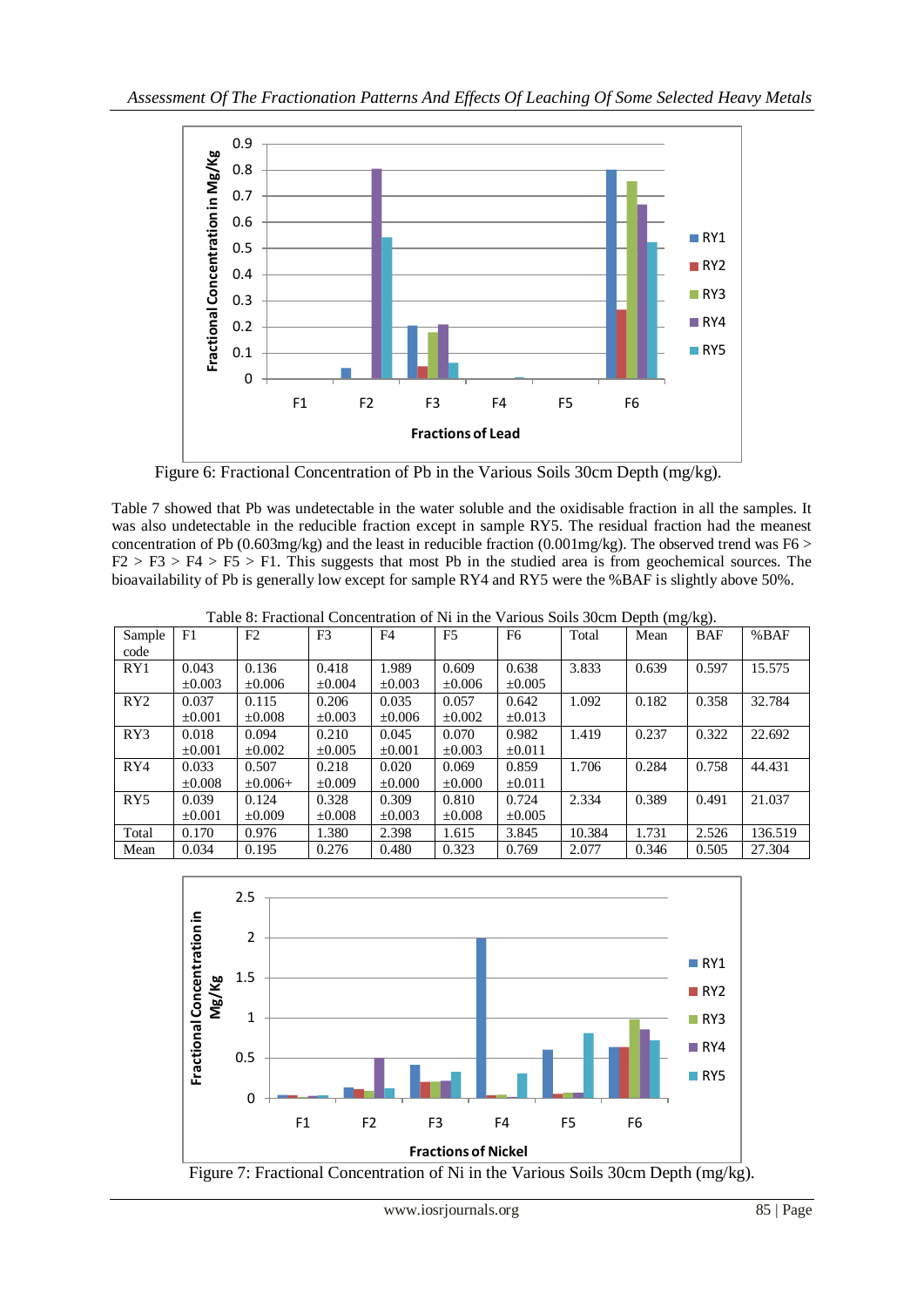Ni recorded its highest concentration in the residual fraction were the mean concentration is 0.769mg/kg and the least in the water soluble fraction (Table 8). The trend in the mean concentration of the various fractions of Ni is  $F6 > F4 > F5 > F3 > F2 > F1$ . Considering the %BAF, it can be inferred that the non-bioavailable fractions is higher than those of bioavailable fraction since the % BAF of all the samples were below 50%, and the mean %BAF is 27.304.

|        |             |             |                |             |                |                |          |         | ,ت         |         |
|--------|-------------|-------------|----------------|-------------|----------------|----------------|----------|---------|------------|---------|
| Sample | F1          | F2          | F <sub>3</sub> | F4          | F <sub>5</sub> | F <sub>6</sub> | Total    | Mean    | <b>BAF</b> | %BAF    |
| code   |             |             |                |             |                |                |          |         |            |         |
| RY1    | 0.200       | 8.900       | 7.400          | 5.300       | 12.300         | 5.400          | 39.500   | 6.583   | 16.500     | 41.772  |
|        | $\pm 0.010$ | $\pm 0.023$ | $\pm 0.556$    | $\pm 0.096$ | $\pm 0.112$    | $\pm 0.014$    |          |         |            |         |
| RY2    | ND          | 8.837       | 13.062         | 31.941      | 76.839         | 270.480        | 401.159  | 66.860  | 21.899     | 5.459   |
|        |             | $\pm 0.037$ | $\pm 0.012$    | $\pm 0.045$ | $\pm 0.085$    | $\pm 0.042$    |          |         |            |         |
| RY3    | ND          | 8.103       | 21.714         | 102.039     | 14.694         | 717.060        | 863.610  | 143.935 | 29.817     | 3.453   |
|        |             | $\pm 0.052$ | $\pm 0.013$    | $\pm 0.129$ | $\pm 0.090$    | $\pm 0.076$    |          |         |            |         |
| RY4    | ND          | 279.300     | 69.237         | 45.171      | 203.040        | 360.150        | 956.898  | 159.483 | 348.537    | 36.424  |
|        |             | $\pm 0.169$ | $\pm 0.044$    | $\pm 0.044$ | $\pm 0.156$    | $\pm 0.196$    |          |         |            |         |
| RY5    | 0.600       | 7.500       | 9.500          | 7.500       | 2.000          | 7.700          | 34.480   | 5.800   | 17.600     | 51.044  |
|        | $\pm 0.019$ | $\pm 0.085$ | $\pm 0.001$    | $\pm 0.065$ | $\pm 0.121$    | $\pm 0.015$    |          |         |            |         |
| Total  | 0.800       | 312.640     | 120.913        | 191.951     | 308.873        | 1360.790       | 2295.967 | 382.661 | 434.353    | 138.152 |
| Mean   | 0.160       | 62.528      | 24.182         | 38.390      | 61.775         | 272.159        | 459.194  | 76.532  | 86.870     | 27.630  |

Table 9: Fractional Concentration of Fe in the Various Soils 30cm Depth (mg/kg).



Figure 8: Fractional Concentration of Fe in the Various Soils 30cm Depth (mg/kg).

The residual fraction had the most concentration of Fe with a mean value of 272.159mg/kg while the least was found in the water soluble fraction (0.160mg/kg) (Table 9). This indicates a high level of non-bioavailable fractions of Fe and so may be from geochemical sources. The %BAF of Fe were generally low (below 50%) for all the samples except for RY5 which was 51.044%. Fe was not detectable in samples RY2, RY3 and RY4 in the water soluble fractions.

Table 10: Fractional Concentration of Co in the Various Soils 30cm Depth (mg/kg).

| Sample<br>code | F1          | F2          | F3          | F4          | F <sub>5</sub> | F <sub>6</sub> | Total | Mean  | <b>BAF</b> | %BAF    |
|----------------|-------------|-------------|-------------|-------------|----------------|----------------|-------|-------|------------|---------|
|                |             |             |             |             |                |                |       |       |            |         |
| RY1            | 0.016       | 0.079       | 0.216       | 0.025       | 0.015          | 0.778          | 1.130 | 0.188 | 0.311      | 27.547  |
|                | $\pm 0.001$ | $\pm 0.002$ | $\pm 0.002$ | $\pm 0.001$ | $\pm 0.000$    | $\pm 0.001$    |       |       |            |         |
| RY2            | ND.         | 0.070       | 0.143       | ND          | 0.007          | 0.526          | 0.746 | 0.124 | 0.213      | 28.552  |
|                |             | $\pm 0.002$ | $\pm 0.002$ |             | $\pm 0.002$    | $\pm 0.010$    |       |       |            |         |
| RY3            | 0.018       | 0.090       | 0.224       | 0.025       | 0.051          | 0.930          | 1.338 | 0.223 | 0.332      | 24.141  |
|                | $\pm 0.006$ | $\pm 0.000$ | $\pm 0.001$ | $\pm 0.001$ | $\pm 0.002$    | $\pm 0.028$    |       |       |            |         |
| RY4            | 0.010       | 0.504       | 0.275       | 0.007       | 0.054          | 0.785          | 1.635 | 0.273 | 0.789      | 48.257  |
|                | $\pm 0.000$ | $\pm 0.013$ | $\pm 0.003$ | $\pm 0.003$ | $\pm 0.002$    | $\pm 0.005$    |       |       |            |         |
| RY5            | 0.013       | 0.086       | 0.179       | 0.005       | 0.029          | 0.852          | 1.164 | 0.194 | 0.278      | 23.883  |
|                | $\pm 0.003$ | $\pm 0.002$ | $\pm 0.001$ | $\pm 0.001$ | $\pm 0.002$    | $\pm 0.002$    |       |       |            |         |
| Total          | 0.057       | 0.829       | 1.037       | 0.062       | 0.156          | 3.871          | 6.012 | 1.002 | 1.923      | 152.380 |
| Mean           | 0.011       | 0.166       | 0.207       | 0.012       | 0.031          | 0.774          | 1.201 | 0.200 | 0.384      | 30.476  |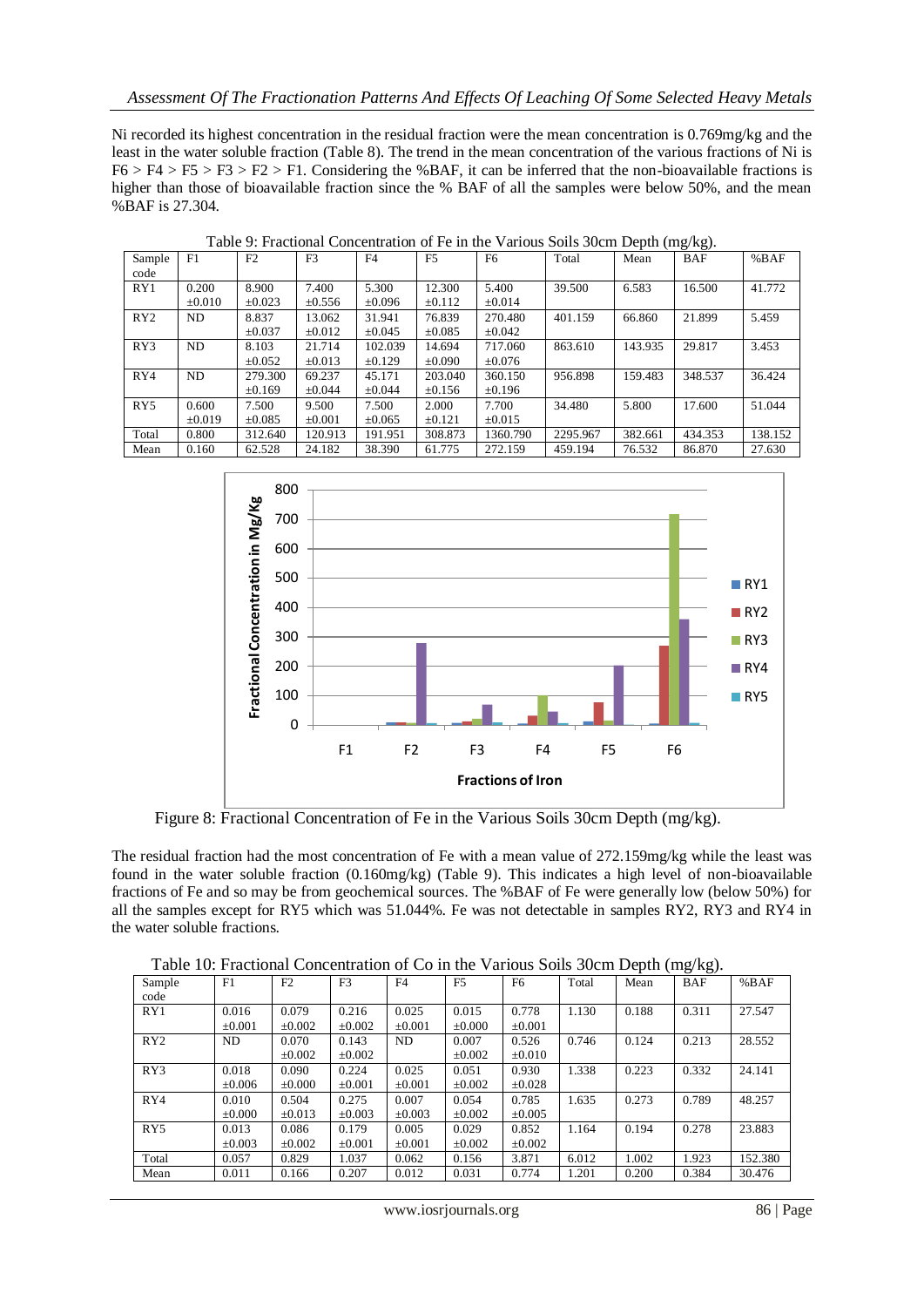

 Figure 9: Fractional Concentration of Co in the Various Soil 30cm Depth (mg/kg). Co was not detectable at the water soluble and reducible fractions in sample RY2 and the meanest concentration was recorded in the residual fraction (0.774mg/kg) (table 10), while the least mean was in the water soluble fraction (0.011mg/kg). The %BAF of Co was also generally low as the value for the samples were below 50%.

| $\mu$ . The matrix $\mu$<br>$\frac{1}{2}$<br>F2<br>F <sub>3</sub><br>F <sub>5</sub><br>F1<br>%BAF<br>F <sub>4</sub><br>F6<br>Total<br><b>BAF</b><br>Sample<br>Mean<br>code<br>RY1<br>0.320<br>7.985<br>9.869<br>11.592<br>0.216<br>0.266<br>0.420<br>1.645<br>1.144<br>0.662<br>$\pm 0.003$<br>$\pm 0.000$<br>$\pm 0.001$<br>$\pm 0.004$<br>$\pm 0.002$<br>$\pm 0.005$<br>0.572<br>0.370<br>7.098<br>8.384<br>1.397<br>6.823<br>RY2<br>0.077<br>0.246<br>0.249<br>0.344<br>$\pm 0.001$<br>$\pm 0.004$<br>$\pm 0.006$<br>$\pm 0.001$<br>$\pm 0.014$<br>$\pm 0.009$<br>RY3<br>0.841<br>7.189<br>0.314<br>0.423<br>0.402<br>0.481<br>9.975<br>1.950<br>0.104<br>11.699 |             |             |             |             |             |             |        |        |        |        |
|---------------------------------------------------------------------------------------------------------------------------------------------------------------------------------------------------------------------------------------------------------------------------------------------------------------------------------------------------------------------------------------------------------------------------------------------------------------------------------------------------------------------------------------------------------------------------------------------------------------------------------------------------------------------|-------------|-------------|-------------|-------------|-------------|-------------|--------|--------|--------|--------|
|                                                                                                                                                                                                                                                                                                                                                                                                                                                                                                                                                                                                                                                                     |             |             |             |             |             |             |        |        |        |        |
|                                                                                                                                                                                                                                                                                                                                                                                                                                                                                                                                                                                                                                                                     |             |             |             |             |             |             |        |        |        |        |
|                                                                                                                                                                                                                                                                                                                                                                                                                                                                                                                                                                                                                                                                     |             |             |             |             |             |             |        |        |        |        |
|                                                                                                                                                                                                                                                                                                                                                                                                                                                                                                                                                                                                                                                                     |             |             |             |             |             |             |        |        |        |        |
|                                                                                                                                                                                                                                                                                                                                                                                                                                                                                                                                                                                                                                                                     |             |             |             |             |             |             |        |        |        |        |
|                                                                                                                                                                                                                                                                                                                                                                                                                                                                                                                                                                                                                                                                     |             |             |             |             |             |             |        |        |        |        |
|                                                                                                                                                                                                                                                                                                                                                                                                                                                                                                                                                                                                                                                                     |             |             |             |             |             |             |        |        |        |        |
|                                                                                                                                                                                                                                                                                                                                                                                                                                                                                                                                                                                                                                                                     | $\pm 0.006$ | $\pm 0.000$ | $\pm 0.011$ | $\pm 0.023$ | $\pm 0.009$ | $\pm 0.011$ |        |        |        |        |
| RY4                                                                                                                                                                                                                                                                                                                                                                                                                                                                                                                                                                                                                                                                 | 0.012       | 6.594       | 0.328       | 0.189       | 0.341       | 12.475      | 19.939 | 3.323  | 6.934  | 34.776 |
|                                                                                                                                                                                                                                                                                                                                                                                                                                                                                                                                                                                                                                                                     | $\pm 0.006$ | $\pm 0.004$ | $\pm 0.001$ | $\pm 0.009$ | $\pm 0.006$ | $\pm 0.004$ |        |        |        |        |
| RY <sub>5</sub>                                                                                                                                                                                                                                                                                                                                                                                                                                                                                                                                                                                                                                                     | 0.650       | 0.333       | 0.966       | 0.237       | 0.384       | 8.726       | 11.296 | 1.883  | 1.949  | 17.254 |
|                                                                                                                                                                                                                                                                                                                                                                                                                                                                                                                                                                                                                                                                     | $\pm 0.002$ | $\pm 0.001$ | $\pm 0.003$ | $\pm 0.006$ | $\pm 0.002$ | $\pm 0.005$ |        |        |        |        |
| Total                                                                                                                                                                                                                                                                                                                                                                                                                                                                                                                                                                                                                                                               | 1.505       | 7.703       | 2.232       | 1.492       | 1.996       | 46.259      | 61.187 | 10.198 | 11.440 | 77.634 |
| Mean                                                                                                                                                                                                                                                                                                                                                                                                                                                                                                                                                                                                                                                                | 0.301       | 1.541       | 0.446       | 0.298       | 0.399       | 9.252       | 12.237 | 2.040  | 2.288  | 15.527 |

Table 11: Fractional Concentration of Zn in the Various Soil 30cm Depth (mg/kg).



Figure 10: Fractional Concentration of Zn in the Various Soil 30cm Depth (mg/kg).

Sample RY4 had the highest value of %BAF (34.776%) while the least was recorded in sample RY2 (Table 11). The trend in the mean concentration of Zn in the various fractions was  $F6 > F2 > F3 > F5 > F4 > F1$  while the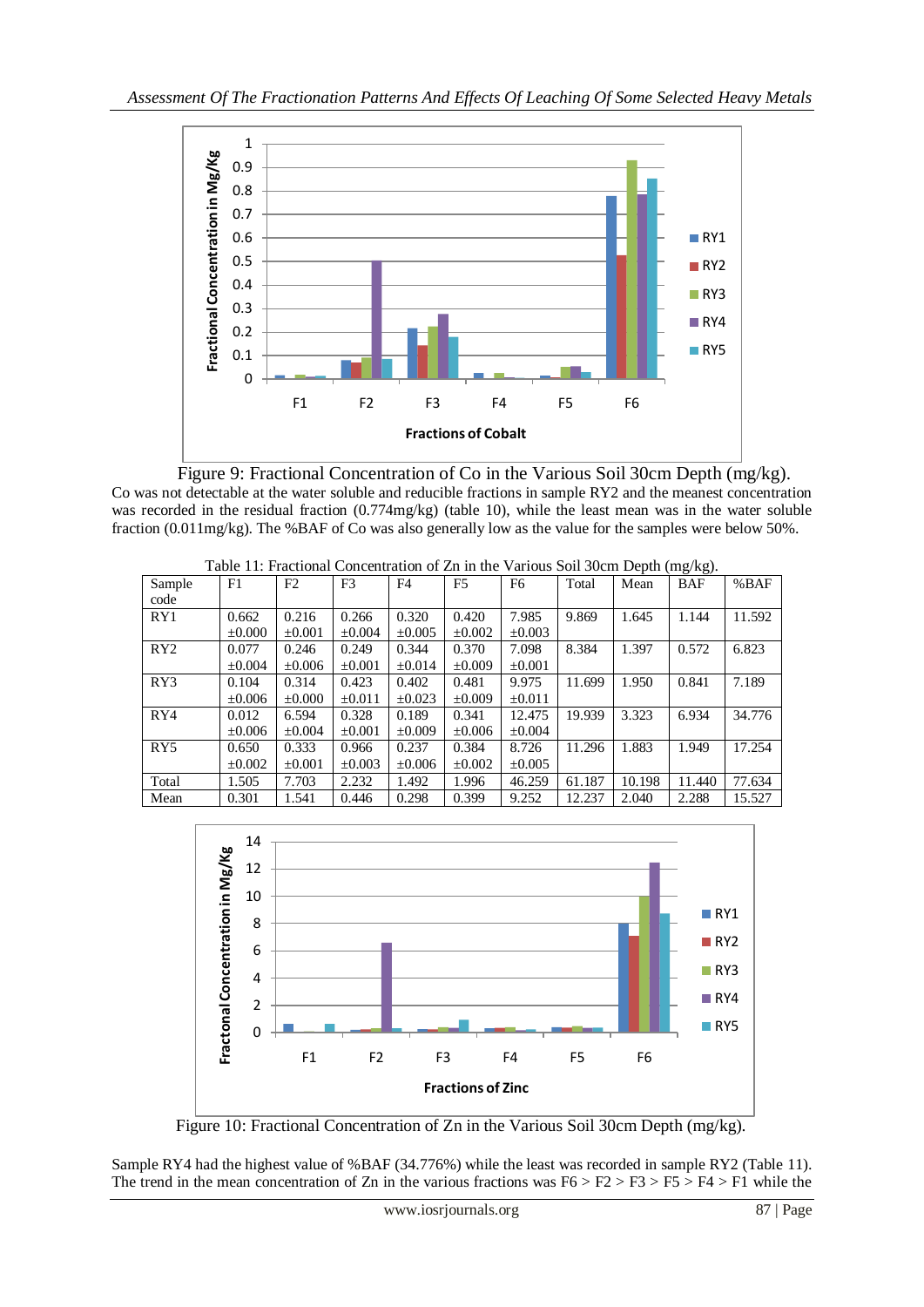trend in the %BAF of Zn in the various soil samples is  $RY4 > RY5 > RY1 > RY3 > RY2$ . This shows that Zn fractionated more in the residual fraction and sample 4 (RY4) recorded the most mean concentration.

| Sample          | F1          | F2          | F <sub>3</sub> | F <sub>4</sub> | F <sub>5</sub> | F6          | Total | Mean  | <b>BAF</b> | %BAF    |
|-----------------|-------------|-------------|----------------|----------------|----------------|-------------|-------|-------|------------|---------|
| code            |             |             |                |                |                |             |       |       |            |         |
| RY1             | 0.032       | 0.072       | 0.192          | 0.199          | 0.244          | 0.491       | 1.230 | 0.205 | 0.296      | 24.065  |
|                 | $\pm 0.002$ | $\pm 0.001$ | $\pm 0.003$    | $\pm 0.003$    | $\pm 0.002$    | $\pm 0.014$ |       |       |            |         |
| RY2             | ND.         | 0.031       | 0.100          | 0.095          | 0.228          | 0.656       | 1.110 | 0.185 | 0.131      | 11.802  |
|                 |             | $\pm 0.002$ | $\pm 0.036$    | $\pm 0.018$    | $\pm 0.013$    | $\pm 0.016$ |       |       |            |         |
| RY3             | 0.037       | 0.087       | 0.207          | 0.264          | 0.415          | 1.066       | 2.076 | 0.346 | 0.331      | 15.944  |
|                 | $\pm 0.043$ | $\pm 0.012$ | $+0.029$       | $\pm 0.032$    | $\pm 0.004$    | $\pm 0.006$ |       |       |            |         |
| RY4             | 0.076       | 0.793       | 0.308          | 0.180          | 0.513          | 1.036       | 2.906 | 0.484 | 1.177      | 40.502  |
|                 | $+0.017$    | $\pm 0.017$ | $+0.019$       | $\pm 0.002$    | $\pm 0.007$    | $\pm 0.032$ |       |       |            |         |
| RY <sub>5</sub> | 0.060       | 0.063       | 0.156          | 0.211          | 0.316          | 0.568       | 1.374 | 0.229 | 0.279      | 20.306  |
|                 | $+0.003$    | $\pm 0.002$ | $\pm 0.003$    | $\pm 0.005$    | $\pm 0.002$    | $\pm 0.005$ |       |       |            |         |
| Total           | 0.205       | 1.046       | 0.963          | 0.949          | 1.716          | 3.817       | 8.696 | 1.449 | 2.214      | 112.619 |
|                 |             |             |                |                |                |             |       |       |            |         |
| Mean            | 0.041       | 0.209       | 0.193          | 0.190          | 0.343          | 0.763       | 1.739 | 0.290 | 0.443      | 22.524  |

|  | Table 12: Fractional Concentration of Cr in the Various Soil 30cm Depth (mg/kg). |  |  |  |
|--|----------------------------------------------------------------------------------|--|--|--|
|  |                                                                                  |  |  |  |

Table 12 present the partitioning of Cr in the soil samples 30cm depth. The highest mean concentration of Cr was recorded in the residual fraction (F6) with the value 0.763mg/kg while the least was found in the water soluble fraction (0.041mg/kg). Road 4 (RY4) had the most %BAF and the least was recorded in road 2 (RY2). The trend in the %BAF of Cr in the various soil samples was  $RY4 > RY1 > RY5 > RY3 > RY2$  and the observed trend in the mean fractional concentration of Cr was also F6  $\Box$  F5  $\Box$  F2  $\Box$  F3 > F4 > F1.



Figure 11: Fractional Concentration of Cr in the Various Soil 30cm Depth (mg/kg).

| Sample code     | F1    | F2          | F <sub>3</sub> | F4             | F <sub>5</sub> | F6          | Total | Mean  | <b>BAF</b> | %BAF    |  |
|-----------------|-------|-------------|----------------|----------------|----------------|-------------|-------|-------|------------|---------|--|
| RY1             | ND    | 0.016       | 0.046          | N <sub>D</sub> | ND             | 0.006       | 0.068 | 0.011 | 0.062      | 91.176  |  |
|                 |       | $\pm 0.001$ | $\pm 0.002$    |                |                | $\pm 0.000$ |       |       |            |         |  |
| RY2             | ND    | 0.033       | 0.032          | N <sub>D</sub> | ND             | 0.068       | 0.133 | 0.022 | 0.065      | 48.872  |  |
|                 |       | $\pm 0.002$ | $\pm 0.007$    |                |                | $\pm 0.003$ |       |       |            |         |  |
| RY3             | ND.   | 0.011       | 0.043          | N <sub>D</sub> | ND             | 0.103       | 0.157 | 0.026 | 0.054      | 34.395  |  |
|                 |       | $\pm 0.001$ | $\pm 0.001$    |                |                | $\pm 0.002$ |       |       |            |         |  |
| RY4             | ND    | 0.056       | 0.036          | ND             | ND             | 0.071       | 0.163 | 0.027 | 0.092      | 56.442  |  |
|                 |       | $\pm 0.004$ | $\pm 0.007$    |                |                | $\pm 0.000$ |       |       |            |         |  |
| RY <sub>5</sub> | ND    | 0.051       | 0.041          | ND             | ND             | 0.009       | 0.010 | 0.017 | 0.092      | 91.089  |  |
|                 |       | $\pm 0.000$ | $\pm 0.000$    |                |                | $\pm 0.001$ |       |       |            |         |  |
| Total           | 0.000 | 0.167       | 0.198          | 0.000          | 0.000          | 0.257       | 0.622 | 0.104 | 0.365      | 321.974 |  |
| Mean            | 0.000 | 0.033       | 0.040          | 0.000          | 0.000          | 0.051       | 0.124 | 0.021 | 0.073      | 64.395  |  |

| Table 13: Fractional Concentration of Cd in the Various Soil 30cm Depth (mg/kg) |  |  |  |
|---------------------------------------------------------------------------------|--|--|--|
|                                                                                 |  |  |  |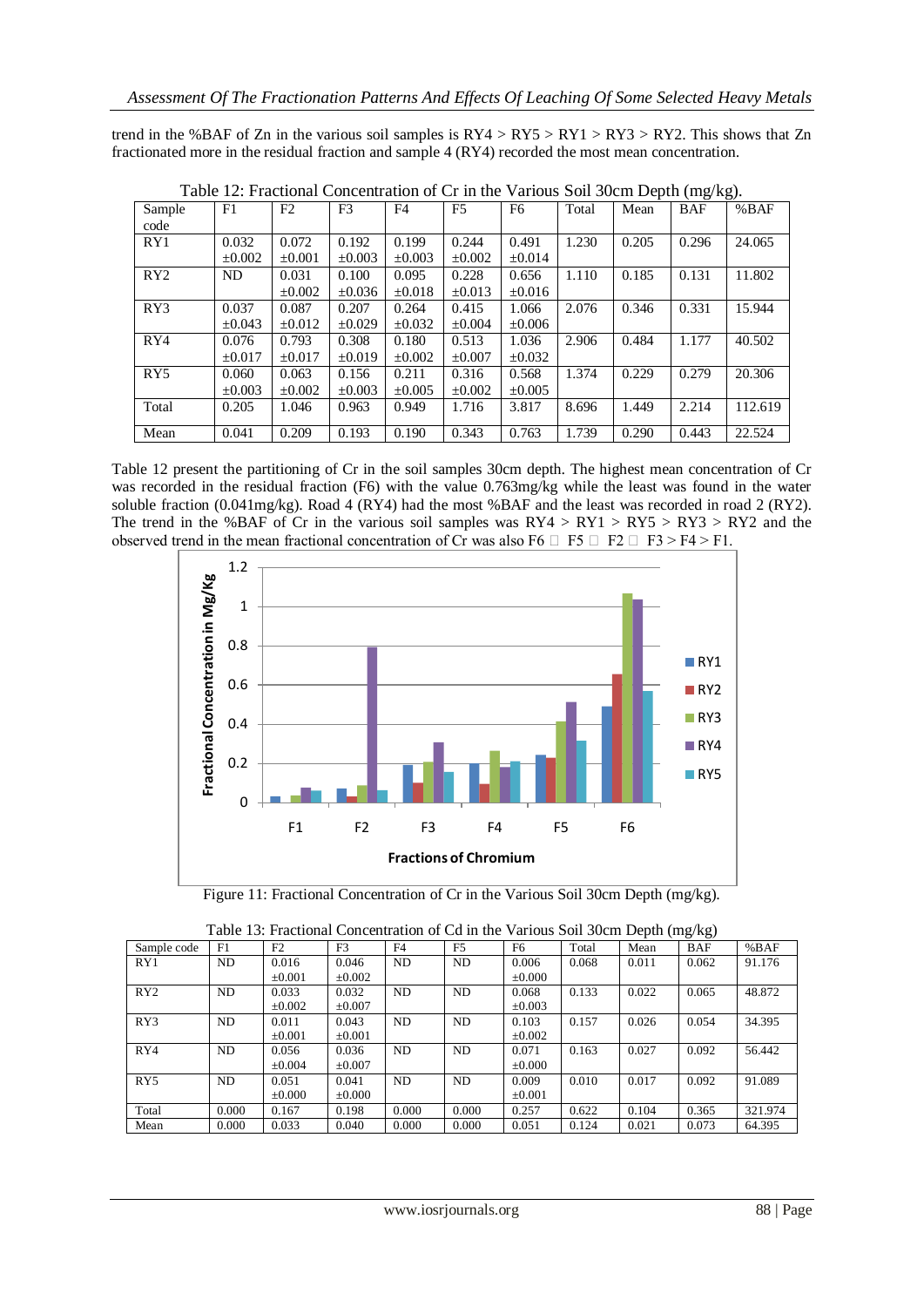

Figure 12: Fractional Concentration of Cd in the Various Soil 30cm Depth (mg/kg).

From the fractional concentration of Cd in the various soil sample (Table 13), we observe that Cd fractionated more in the residual fraction were it had the highest mean concentration of 0.051mg/kg. Cd was not detectable by the FAAS (Analyst 200) used at the water soluble fraction, reducible and the oxidisable fractions for all the samples. Road 1 (RY1) had the highest % BAF (91.176%). The trend for the percentage bioavailable fractions of Cd in the various roads was  $\overline{Y}1$  > RY5 > RY4 > RY2 > RY3 while the observed trend in the mean concentration of Cd was  $F6 > F3 > F2 > F1 > F4 > F5$ .

Table 14: Percentage Bioavailability of Metal Concentration in the Soil 30cm Depth.

| Sample         | Cu     | Ca     | Mn     | Ph     | Ni     | Fe     | Co       | Zn     | Cr     | C <sub>d</sub> |
|----------------|--------|--------|--------|--------|--------|--------|----------|--------|--------|----------------|
| code           |        |        |        |        |        |        |          |        |        |                |
| RY1            | 50.464 | 85.545 | 24.817 | 23.473 | 15.575 | 41.772 | 27.547   | 11.592 | 24.065 | 91.176         |
| RY2            | 27.791 | 86.747 | 32.166 | 15.335 | 32.784 | 5.459  | 28.552   | 6.823  | 11.802 | 48.872         |
| RY3            | 15.165 | 97.321 | 24.537 | 19.058 | 22.692 | 3.453  | 24.141   | 7.189  | 15.944 | 34.395         |
| RY4            | 50.615 | 93.360 | 39.103 | 60.274 | 44.431 | 36.424 | 48.257   | 34.776 | 40.502 | 56.442         |
| RY5            | 42.368 | 94.071 | 35.021 | 53.310 | 21.037 | 51.044 | 23.883   | 17.254 | 20.306 | 91.089         |
| G <sub>T</sub> | 186.40 | 457.04 | 155.64 | 171.45 | 136.51 | 138.15 | 152.38   | 77.634 | 112.61 | 321.97         |
|                | 3      | 4      | 4      |        |        | 2      | $\theta$ |        | 9      | 4              |
| <b>GM</b>      | 37.281 | 91.409 | 31.129 | 34.290 | 27.304 | 27.630 | 30.476   | 15.527 | 22.524 | 64.395         |